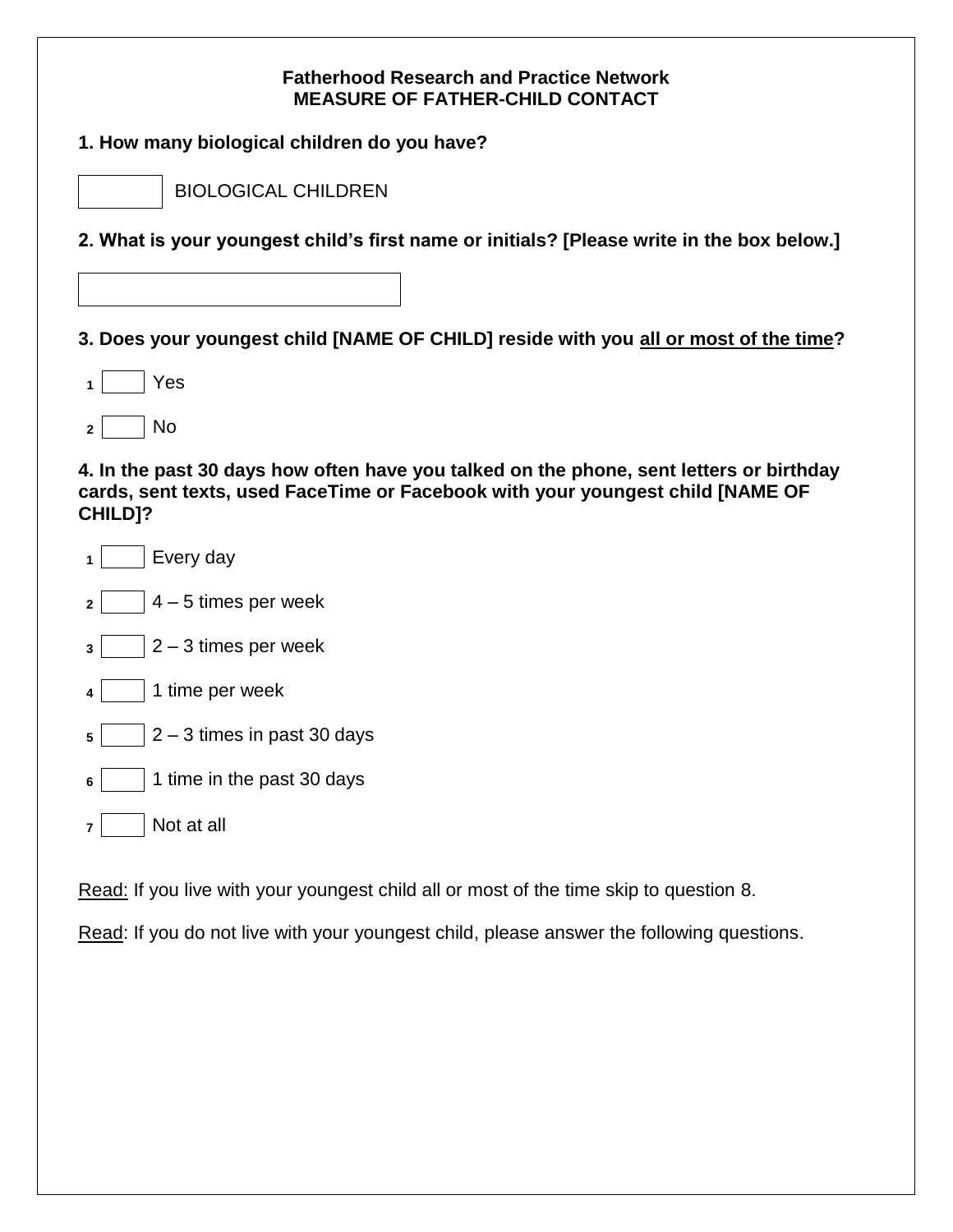| 5. When did you last see your youngest child [NAME OF CHILD]? |
|---------------------------------------------------------------|
| More than 2 years ago<br>1                                    |
| 1 - 2 years ago<br>$\mathbf{2}$                               |
| More than 1 month ago, but within the last year<br>3          |
| $2 - 3$ weeks ago<br>4                                        |
| Within the last week<br>5                                     |

### **6. In the past 30 days how often did you have face-to-face (in-person) contact with your youngest child [NAME OF CHILD], typically?**

| 1   Every day                                 |
|-----------------------------------------------|
| $2 \mid 4 - 5$ times per week                 |
| $ 2 - 3$ times per week<br>$3 \mid$           |
| 4   1 time per week                           |
| $\vert 5 \vert$   2 – 3 times in past 30 days |
| 1 time in the past 30 days<br>6               |

# **7. During the 30 days, how often did your youngest child [NAME OF CHILD] spend nights together with you in the same residence?**

**<sup>1</sup>** Every day  $2 \mid 4 - 5$  times per week  $\overline{\mathbf{3}}$  | 2 – 3 times per week **<sup>4</sup>** 1 time per week  $\sqrt{5}$  2 – 3 times in past 30 days **6** 1 time in the past 30 days **<sup>7</sup>** Not at all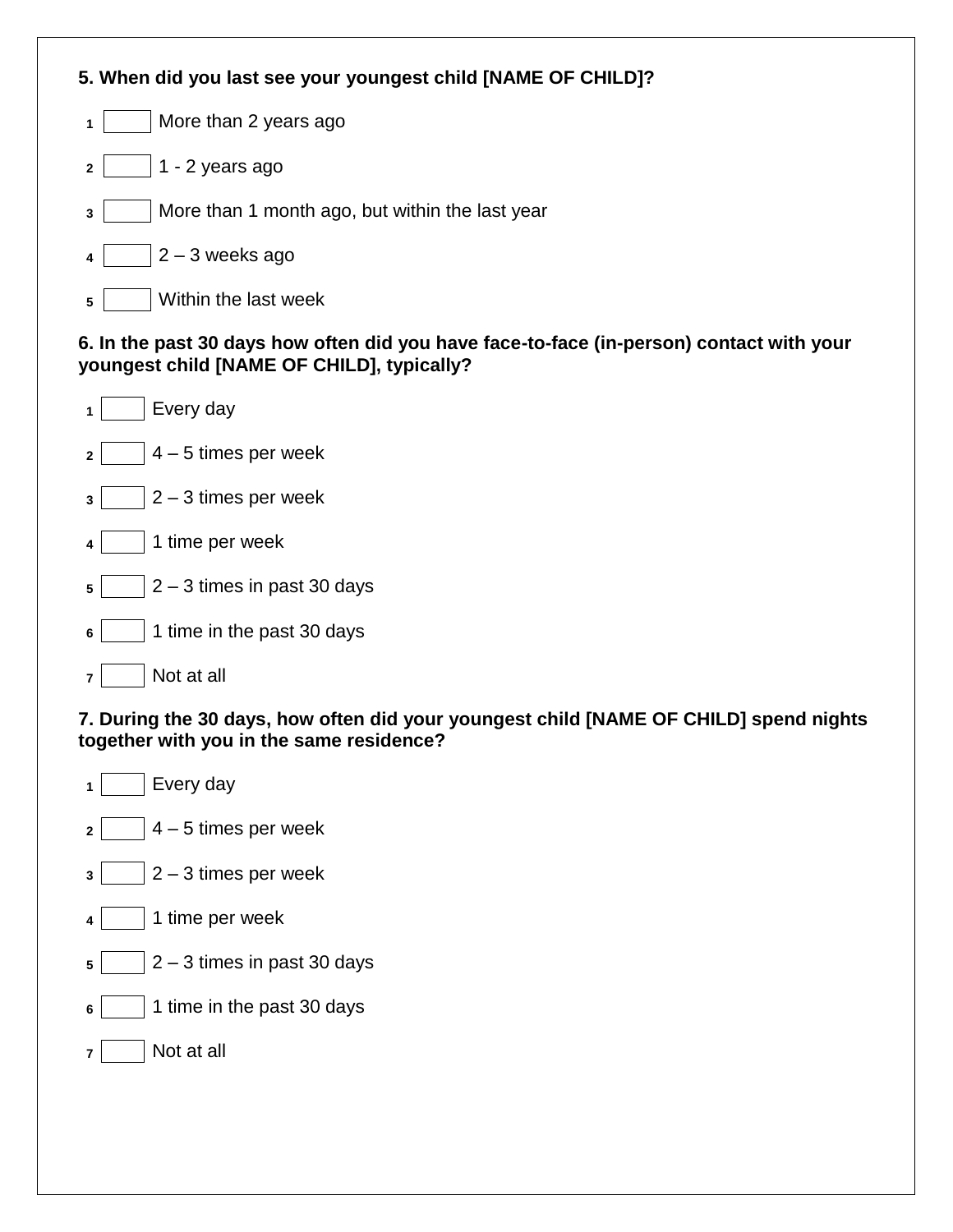Read: If you only have one child, then you are finished with the contact survey. (Thank you).

Read: In this next section, there will be some questions about your second youngest child. If you have two children, this would be your oldest child.

**8. What is your second youngest child's first name or initials? [Please write in the box below.]**

**9. Does your second youngest child [NAME OF CHILD] reside with you all or most of the time?**

- **<sup>1</sup>** Yes
- **<sup>2</sup>** No

**10. In the past 30 days how often have you talked on the phone, sent letters or birthday cards, sent texts, used FaceTime or Facebook with your second youngest child [NAME OF CHILD]?**

- **<sup>1</sup>** Every day
- **<sup>2</sup>** 4 5 times per week
- $3 \mid 2 3$  times per week
- **<sup>4</sup>** 1 time per week
- $\mathsf{s}$  |  $\mathsf{l}$  2 3 times in past 30 days
- **<sup>6</sup>** 1 time in the past 30 days
- **<sup>7</sup>** Not at all

Read: If you live with your second youngest child all or most of the time, you are finished with the survey. (Thank you.)

Read: If you do not live with your second youngest child, please answer the following questions.